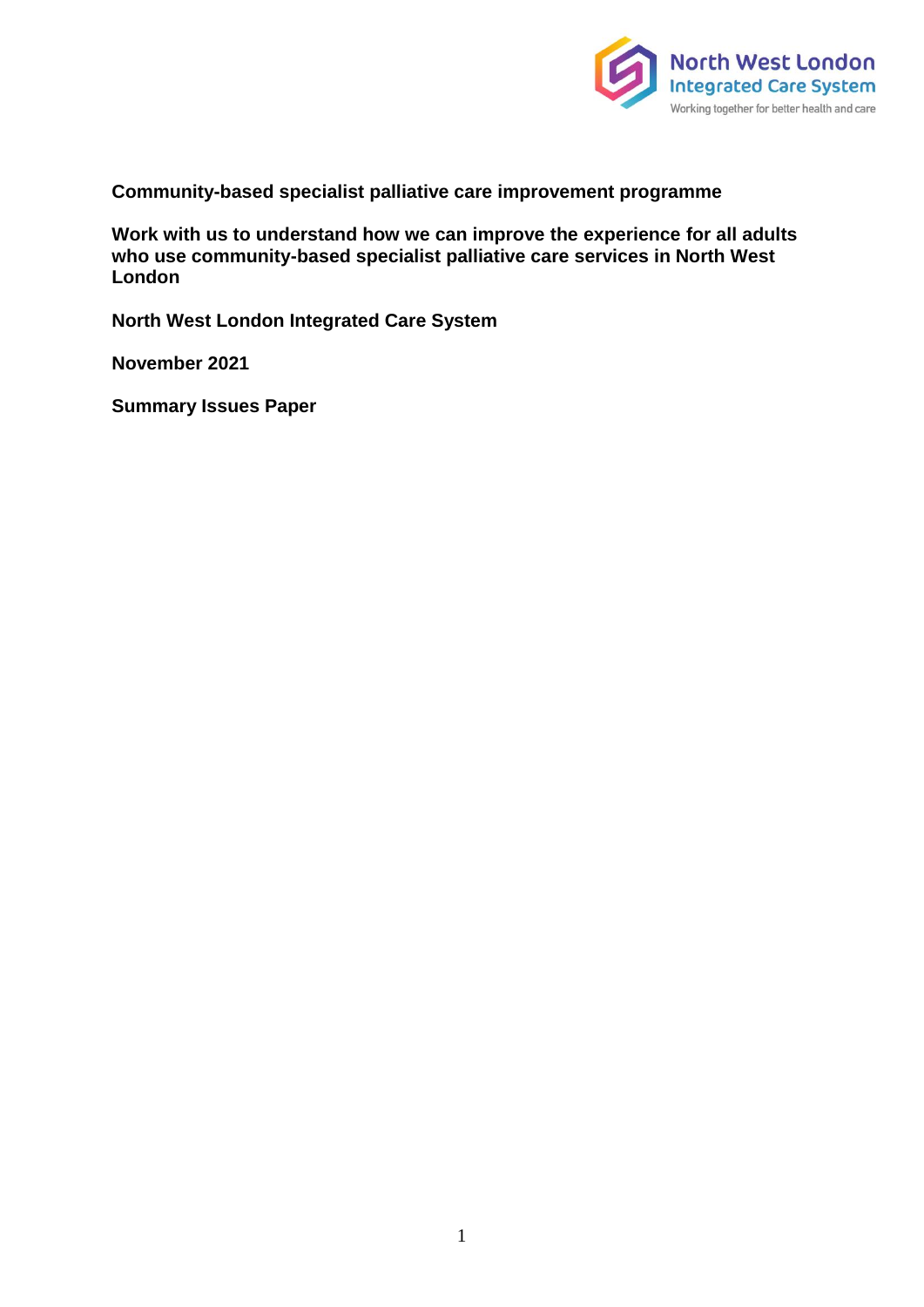It is widely recognised that when caring for someone in the last year of their life, we have only one chance to get it right.

Anyone at the end of their life should be able to be where they want to be, with the people they want to be with. They (and their family, loved ones and carers) deserve the best quality care and support, regardless of their circumstances. With a rapidly ageing society and changing patterns of illness, many more people with multiple long-term health conditions will live for longer. As a result, the need for high-quality palliative and end-of-life care is expected to increase dramatically by 2040.

Too many people experience poor care as they approach the end of their life, with many people spending their last months and weeks in hospital, often dying there, which is not what they want. Not only is this distressing for the patient and their loved ones, but this is also NHS funding that could be spent elsewhere.

Palliative and end-of-life care is a national priority, as well as a priority health and social care partners in North West London. In North West London we have some excellent palliative and end-of-life care services for adults (aged 18 and over), provided by very committed partner organisations, but we know that we need to improve the care we provide in hospitals, community settings (such as hospices and day centres), primary-care settings and patients' own homes. We want to make sure all patients have equal access to accessible, consistent, high-quality care across all palliative and end-of-life care services.

More also needs to be done to make sure the care provided by different organisations is more joined up. This includes making sure all patients have a personalised care plan that has been agreed with them, and that the plan is available to the different care sectors supporting them and their family.

Currently, the most fragile part of the palliative and end-of-life care services in North West London is the community-based specialist palliative care for adults. In North West London we have eight community-based specialist palliative care providers providing services. These include seven hospices with inpatient units, as well as separate community specialist palliative care nursing services.

The providers deliver a wide range of services including specialist inpatient and community-based specialist palliative care nursing, day hospices and outpatient services, as well as some additional specialist services including lymphedema, wellbeing services and complementary therapies. Some of our providers only provide community-based specialist palliative care nursing services and do not have hospice inpatient units.

Three providers: Central London Community Healthcare NHS Trust, London North West University Healthcare NHS Trust and Central and North West London NHS Foundation Trust receive all their funding from the NHS. The other five providers are charitable hospices and receive their funding from a combination of NHS and charitable income.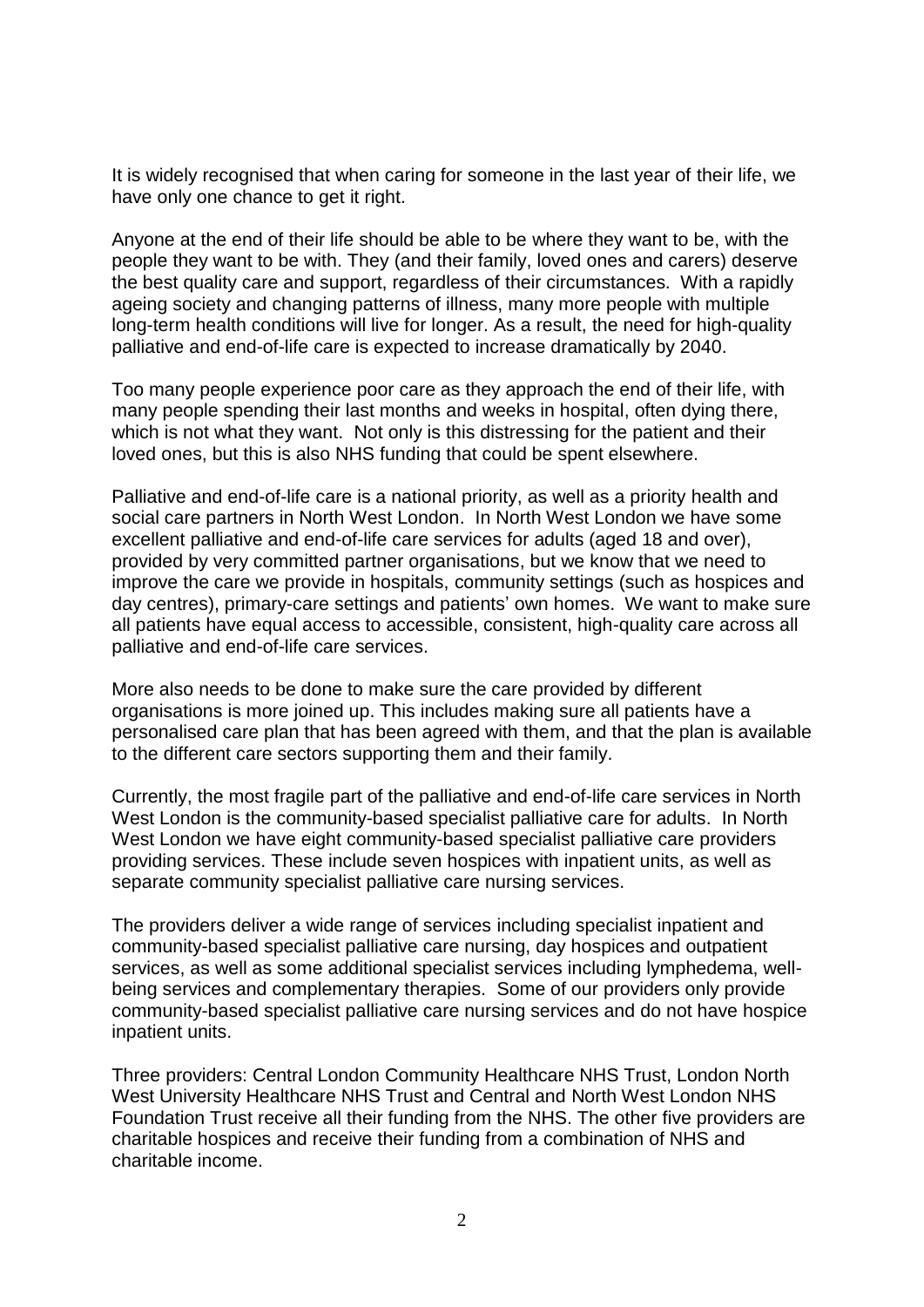- Royal Trinity Hospice is based in South London. It provides services to parts of Hammersmith & Fulham, Westminster and Kensington & Chelsea.
- St John's Hospice is based in Westminster. It provides services to Brent, Hammersmith & Fulham, Westminster and Kensington & Chelsea.
- Marie Curie Hospice is based in Hampstead and provides services to Brent. Marie Curie's London Nursing Service provides end-of-life rapid response and nursing services to Ealing and Hounslow.
- St Luke's Hospice is based in Harrow. It provides services to Harrow and Brent (North).
- Harlington Hospice is based in Hillingdon. It also provides the Michael Sobell House Inpatient Unit at Mount Vernon Hospital in Hillingdon. Both services serve Hillingdon.
- Meadow House Hospice is based at Ealing Hospital, and is run by London North West University Hospital Trust. It provides services to Ealing and Hounslow.
- Pembridge Palliative Care Service is in North Kensington. It provides services to Hammersmith & Fulham, Westminster, Brent (South) and Kensington & Chelsea (please note, the inpatient bed part of this service is currently suspended). Harrow Community Specialist Palliative Care Team is also provided by Central London Community Healthcare NHS Trust, and provides services in Harrow only.
- The Hillingdon Community Palliative Care Team and Your Life Line Service are provided by Central and North West London NHS Foundation Trust. These services are provided in Hillingdon.

The NHS and its partners are committed to making improvements in community-based specialist palliative care for adults before looking at other areas of palliative and end-of-life care.

We also want to raise awareness of the importance of palliative and end-of-life care in general, and discuss what we want to see in the future from high-quality, safe, community-based specialist palliative care for adults, which also delivers an excellent patient experience. We want to:

- make sure everyone receives the care they need, when they need it, regardless personal characteristics such as their gender, ethnicity, social standing or where they live (this is known as equity of access), and improve the quality of care our residents and their families and carers receive; and
- improve the experience for our patients, and their families and carers, by developing services that reflect what is important to them at the end of their lives, from diagnosis through to death.

We are not reviewing children's and young people's palliative and end-of-life care services, community nursing which provides generalist palliative and end-of-life care services, or acute hospital services which provide specialist palliative care services.

However, we will be working hard to make sure that our work links closely and joins up with hospital specialist palliative care and all other generalist palliative and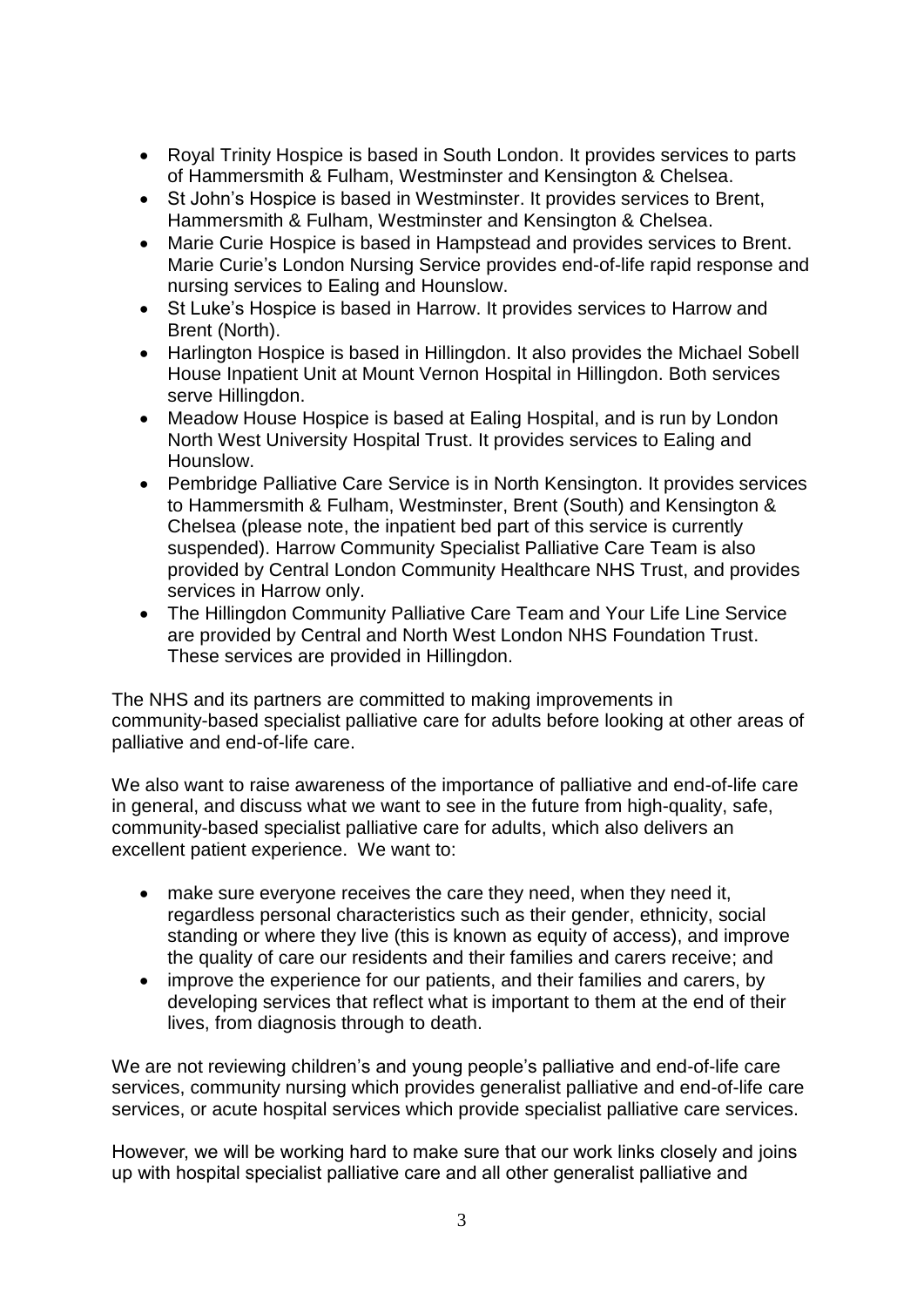end-of-life care services in North West London. We will also work with a number of NW London ICS's other service-improvement initiatives that are already looking to reduce differences in and improve the quality of non-specialist (generalist) palliative and end-of-life care services. This includes the NW London Community District Nursing Review and NW London Enhanced Health in Care Homes programme.

Palliative and end-of-life care can be generalist or specialist. By community-based specialist palliative care services, we mean care and support services that are not provided in an acute hospital or GP surgery. Instead, they are provided in a patient's own home, a care home, a hospice, a community hospital or health centre.

Specialist palliative care professionals, such as palliative care doctors, nurse specialists, therapists and psychologists, are experts in providing palliative and end-of-life care and have specific training and experience. They usually become involved in a patient's care to help manage more complex care problems that go beyond the expertise and knowledge of a patient's generalist and usual care team (for example, their GP and district nurses). They work closely with the patient's GP and district nurse to offer advice on controlling pain and managing symptoms, provide emotional and practical support for patients, their loved ones and carers in preparing for the end of their life and, after the patient dies, offer bereavement support to their loved ones.

Generalist palliative and end-of-life care is provided on a day-to-day basis by many health and social care professionals, such as GPs, district nurses, social workers and care home staff. A patient's family and carers can also provide generalist palliative and end-of-life care in the patient's home.

#### **What we want to do**

We want to work with local residents, clinicians and partners from volunteer, community and faith organisations to jointly identify and decide what high-quality community-based specialist palliative care looks like. We will then develop a new model of care that broadly defines the way that services are delivered, in a way that can be maintained, is culturally sensitive and better meets our diverse population's needs. The new model of care will be delivered across the whole of North West London to make sure that everyone receives the same consistent high standard of care.

There are eight broad reasons why we need to improve the way we deliver our community-based specialist services if we are to make sure everyone receives the same level of high-quality care, regardless of their circumstances.

- 1. To build on the valuable learning and feedback received from previous reviews of palliative and end-of-life care services carried out in Brent, Hammersmith and Fulham, Kensington and Chelsea, and Westminster, and the further engagement activity carried out in Ealing, Harrow, Hillingdon and Hounslow.
- 2. To bring services in line with national policy such as the national Six Ambitions for Palliative and End of Life Care and the NHS triple aim of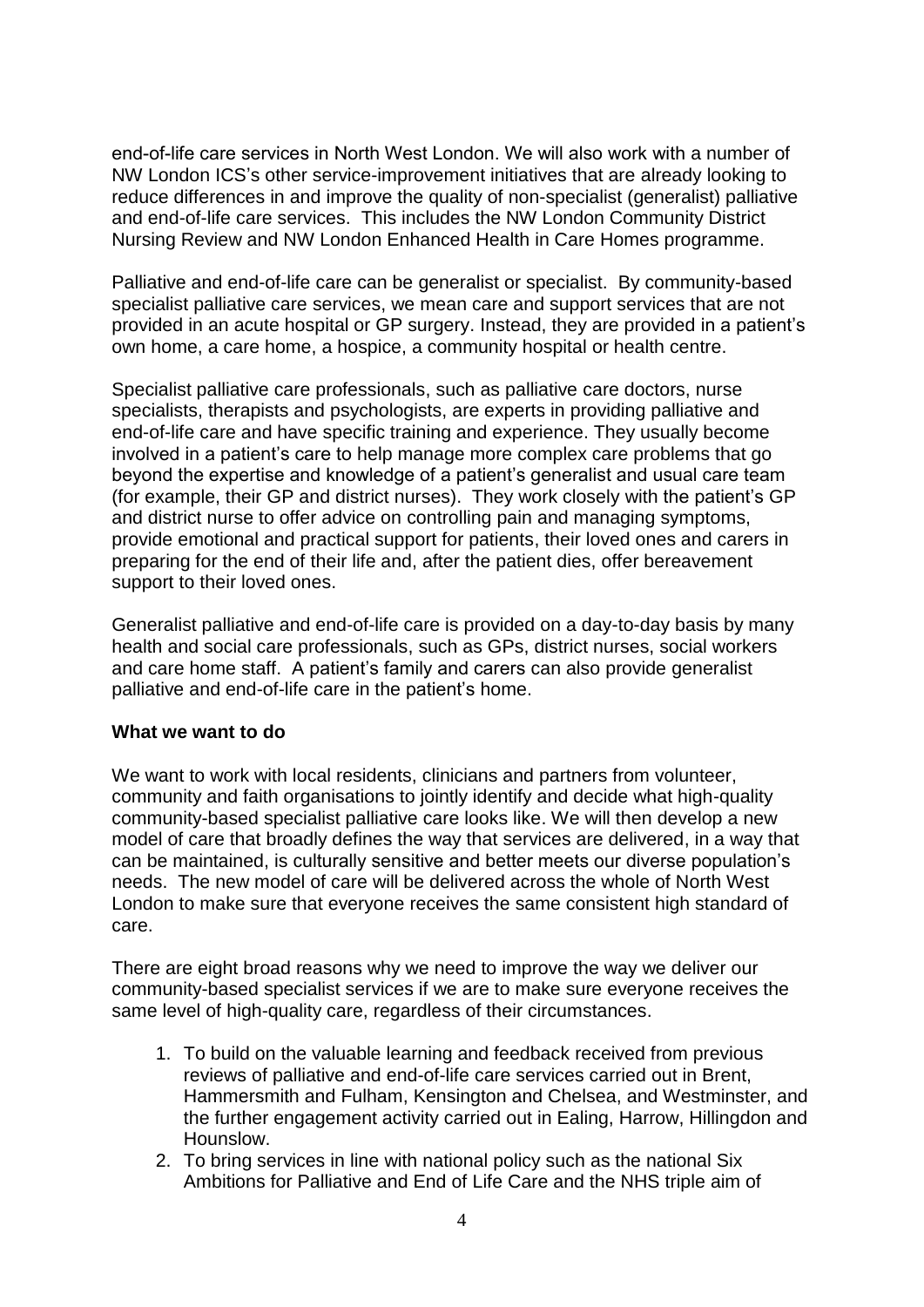improving access, quality and sustainability, and to make sure providers follow the National institute of Care and Excellence (NICE) guidelines for palliative and end-of-life care services, as far as possible.

- 3. To meet patients' changing needs arising from changes in the population. By 2040, the number of deaths within England and Wales is expected to rise by 130,000 each year. More than half of the additional deaths will be people aged 85 or older, so there will be an increased need for palliative and end-of-life care services.
- 4. To reduce health inequalities and social exclusion, which act as a barrier to people receiving community-based specialist palliative care.
- 5. To make sure that everyone receives the same level of care, regardless of where they live. At the moment there are differences in the quality and level of community-based specialist care that patients, families and carers across North West London receive. This means that depending on where a patient lives, they and their family and carers may not get the support they need, and may not be able to have their wishes supported at the end of their life. We want to do all we can to make sure this is not the case.
- 6. To make it easier for people to access services, particularly across our more diverse communities. Some of our services are not joined up and do not work well together, and we need to change this.
- 7. To cope with the increasing financial challenge the NHS is facing and the effect this has on community-based specialist palliative care.
- 8. To reduce the difficulty we are having finding, recruiting and keeping suitably qualified staff, and the knock-on effect this has on our ability to provide services.

### **What people have said before**

When we have talked to people about community-based specialist palliative care services, we have heard what a crucial role the services play. The feedback confirmed that people really value their local specialist services and people with experience of these services are very positive about the care they have received.

We have also heard that services need to be made available to more people 24 hours a day, particularly that out-of-hours services (those provided between 5pm and 9am) need improving to make them more inclusive and adaptable, and to offer more choice and be more co-ordinated. People told us it is important to improve access to these services so more people receive care and are supported to die in their preferred setting, whether this is at home, in a hospice or in hospital. It is also important that people don't have to travel too far to access services.

The feedback showed that people have different views on how we should make these improvements.

We want to build on the feedback and what we have learnt from it. We also want to fully understand the role culture and religion can play in influencing the way people relate to their health, the support they want to receive and the way they experience loss and grief. We will then use this insight to develop services that can take this into account.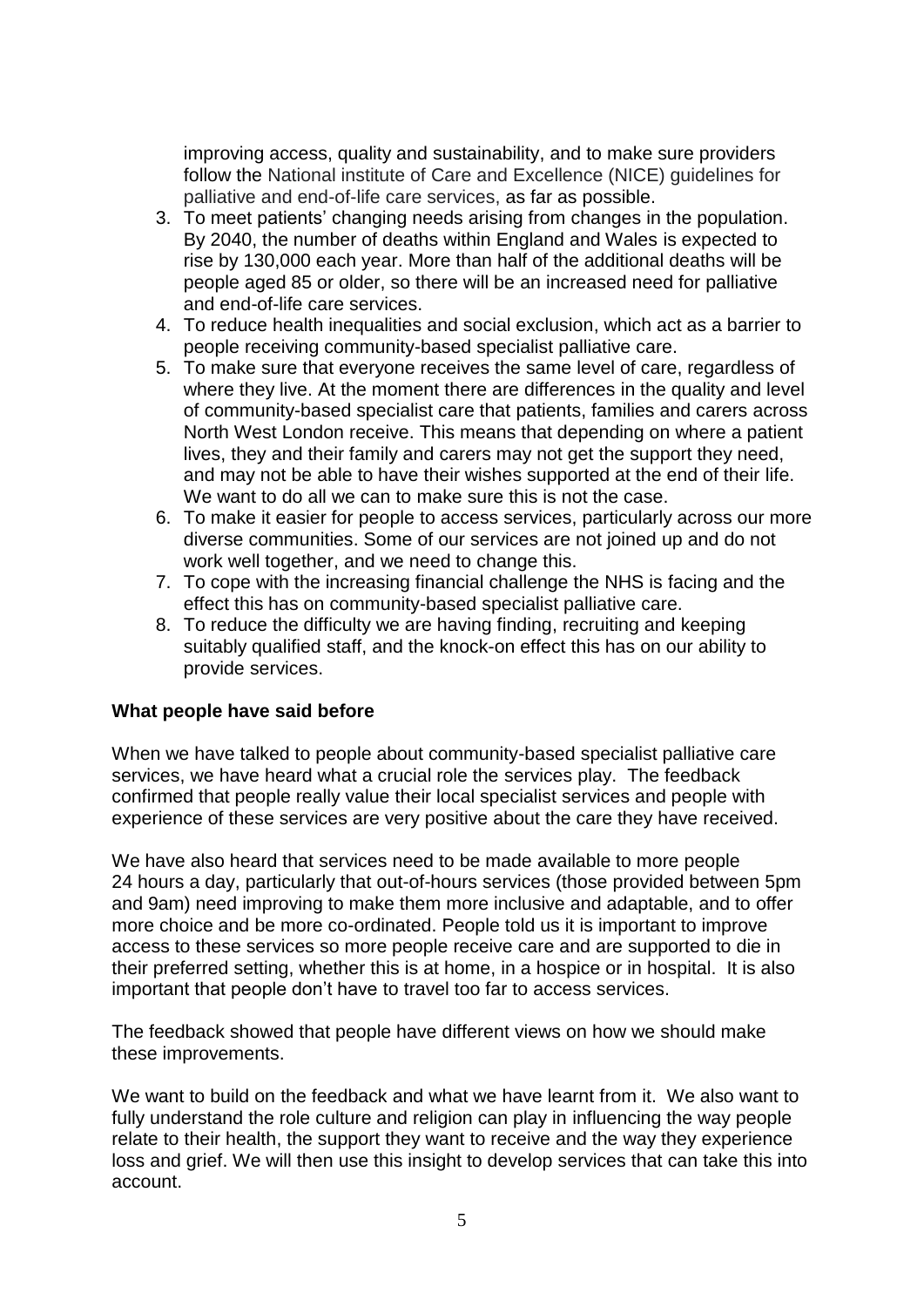This involves a respectful and responsive approach to the health beliefs and practices, and cultural and linguistic needs, of diverse population groups. However, it goes beyond just race or ethnicity and can also refer to characteristics that are protected by the Equality Act, such as a person's age, gender, sexual orientation, disability and religion, and also social exclusion and socio-economic deprivation (deprivation caused by factors such as being unemployed or on a low income, or living in a deprived area), education and geographical location. (For more information, visit [www.equalityhumanrights.com/en/equality-act\)](http://www.equalityhumanrights.com/en/equality-act)

When we have completed our research and received everyone's feedback, we will look to develop the model of care that will deliver the high-quality safe and fair care that people deserve. Our next step will be to look at what services are needed in the future to deliver this new high-quality model of care and make sure it can be maintained in the long term, and to bring forward proposals that set this out.

So, for now, we are not looking at or discussing what current community-based specialist palliative care services look like or what their future should be, or how many beds we need in a community setting. That will come in due course when we have agreed what good-quality care looks like and the model of care we need to develop in order to provide it.

In summary, we aim to start a conversation about what we need to do to improve the quality of care our residents and their families and carers receive when they need community-based specialist palliative care.

From this starting position, we want to work with patients, clinicians and the wider community to develop and introduce a new model of care which is fairer, more joined up, high quality and can be maintained in the long term. It must also meet the clinical and individual needs of patients from diagnosis through to the end of their life, and reflect the choices that people want to make on the care they receive and where they receive it.

We have published an issues paper which provides more detail. You can read it at [www.nwlics.nhs.uk/cspc](http://www.nwlics.nhs.uk/cspc)

## **Get involved**

We want your help in finding out what the issues are and coming up with possible solutions. Over the coming months we will have lots of ways that you can get involved and opportunities to give your views.

To find out how to get involved visit [www.nwlics.nhs.uk/cspc](http://www.nwlics.nhs.uk/cspc) or email [nhsnwlccg.endoflife@nhs.net](mailto:nhsnwlccg.endoflife@nhs.net)

### **Timeline**

November 2021 – February 2022 Patient engagement period starts